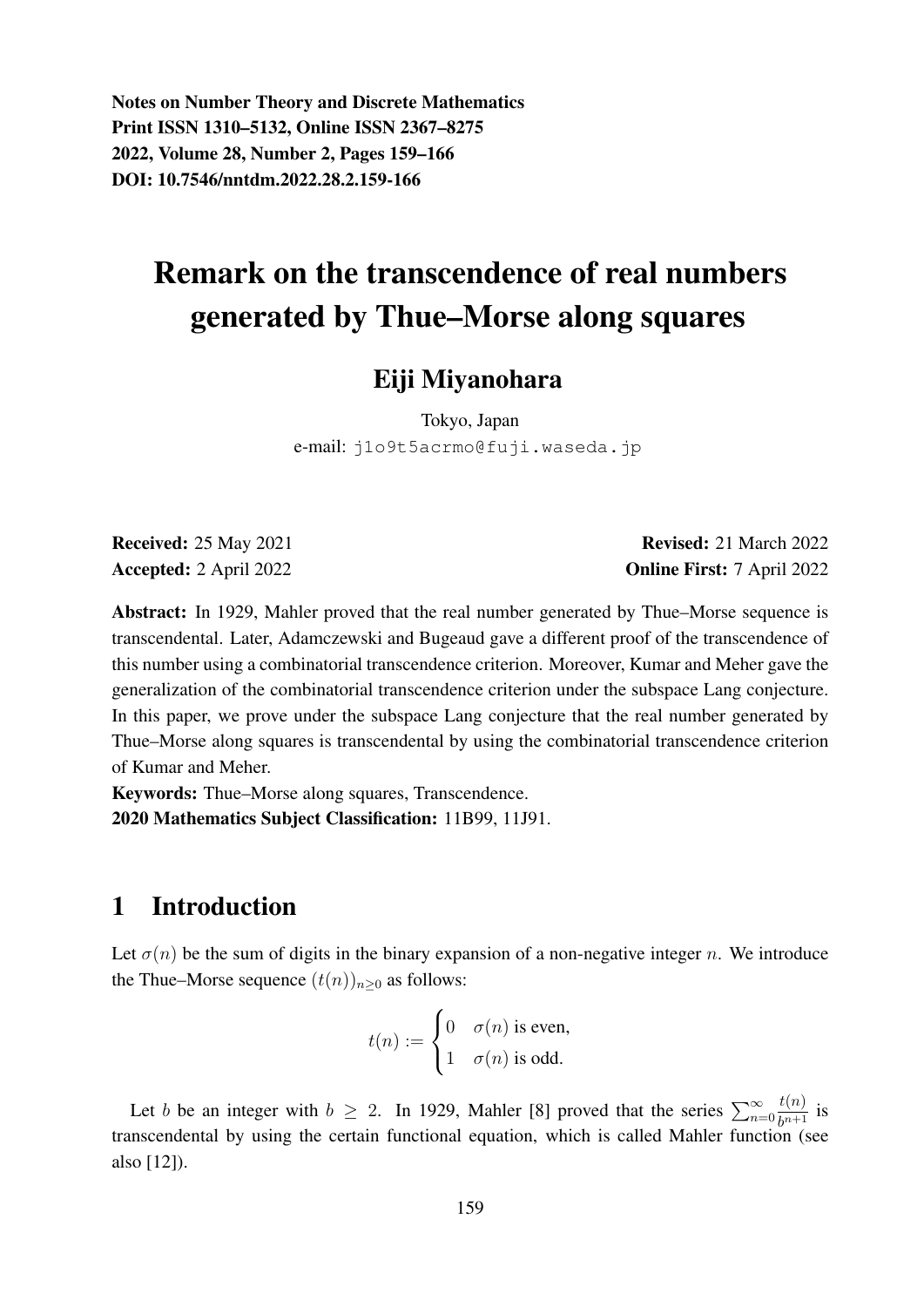Later, Adamczewski and Bugeaud [1] gave a different proof of the transcendence of  $\sum_{n=0}^{\infty}$  $t(n)$  $b^{n+1}$ using a combinatorial transcendence criterion, whose proof relies on the subspace theorem (see [2, Theorem 1] or [1, Theorem 5], see Section 2). More precisely, for any sequence  $\mathbf{a} = (a(n))_{n>0}$ whose values lie in  $\{0, 1, \ldots, b-1\}$  and a positive integer m, we define the complexity function  $p_{\bf a}(m)$  as follows

$$
p_{\mathbf{a}}(m) = \#\{a(j)a(j+1)\cdots a(j+m-1) \mid j \ge 0\}.
$$

Adamczewski and Bugeaud proved the following result (see [1, Theorem 1]).

**Theorem 1.1** ([1]). Let *b be an integer with*  $b \ge 2$  *and*  $a = (a(n))_{n \ge 0}$  *be a non-periodic sequence whose values lie in*  $\{0, 1, \ldots, b-1\}$ *. If, for any non-negative integer m, there exist a positive constant* C *such that*  $p_{a}(m) \leq Cm$ , *then the series*  $\sum_{n=0}^{\infty}$  $a(n)$  $rac{a(n)}{b^{n+1}}$  *is transcendental.* 

By [3, Theorem 10.3.1] and the non-periodicity of Thue–Morse sequence, Thue–Morse sequence satisfies the assumption of Theorem 1.1. Therefore,  $\sum_{n=0}^{\infty}$  $t(n)$  $\frac{b^{(n)}}{b^{n+1}}$  is transcendental. Moreover, Kumar and Meher [7] gave the generalization of the combinatorial transcendence criterion under the subspace Lang conjecture, which was conjectured by [4] (see [4, Section 2] or [7, Conjecture 1]).

On the other hand, Thue–Morse along squares  $(t(n^2))_{n\geq 0}$  was investigated by several authors (see [5, 6, 9, 11], etc.). Moshe [11] proved the following result (see [11, Corollary 3]).

**Theorem 1.2** ([11]). We define the sequence **s** by  $\mathbf{s} = (s(n))_{n\geq 0} = (t(n^2))_{n\geq 0}$ . Then, for any *non-negative integer* m*,*

$$
p_{\mathbf{s}}(m) = 2^m. \tag{1}
$$

Later, Drmota, Mauduit and Rivat [5] improved Theorem 1.2 as follows:

Theorem 1.3 ([5]). *The sequence* s *is normal.*

**Remark 1.1** ( [1, 5, 10]). A sequence  $a = (a(n))_{n\geq 0}$  whose values lie in  $\{0, 1, ..., b-1\}$  is normal if, for any positive integer m, each one of the  $b<sup>m</sup>$  blocks of length m on the alphabet  $\{0, 1, \ldots, b-1\}$  occurs in  $\mathbf{a} = (a(n))_{n \geq 0}$  with the same frequency  $\frac{1}{b^m}$ .

By (1), one can easily deduce that the series  $\sum_{n=0}^{\infty}$  $s(n)$  $\frac{\partial^{(h)}}{\partial^{h+1}}$  is irrational. On the other hand, the Borel conjecture (see Section 1 in [1]) predicts that digital expansions of real algebraic irrational numbers are normal. Therefore, we propose the following problem.

**Problem 1.1.** Let *b be an integer with*  $b \geq 2$ *. Is the series*  $\sum_{n=0}^{\infty}$  $s(n)$  $rac{s(n)}{b^{n+1}}$  *transcendental*?

**Remark 1.2.** In view of Theorem 1.2, Theorem 1.1 cannot be applied to  $\sum_{n=0}^{\infty}$  $s(n)$  $\frac{s(n)}{b^{n+1}}$ 

This paper gives the proof of the transcendence of the series  $\sum_{n=0}^{\infty}$  $s(n)$  $\frac{\partial^{(n)}}{\partial^{n+1}}$  by using the combinatorial transcendence criterion of Kumar and Meher.

Now we state the main result as follows.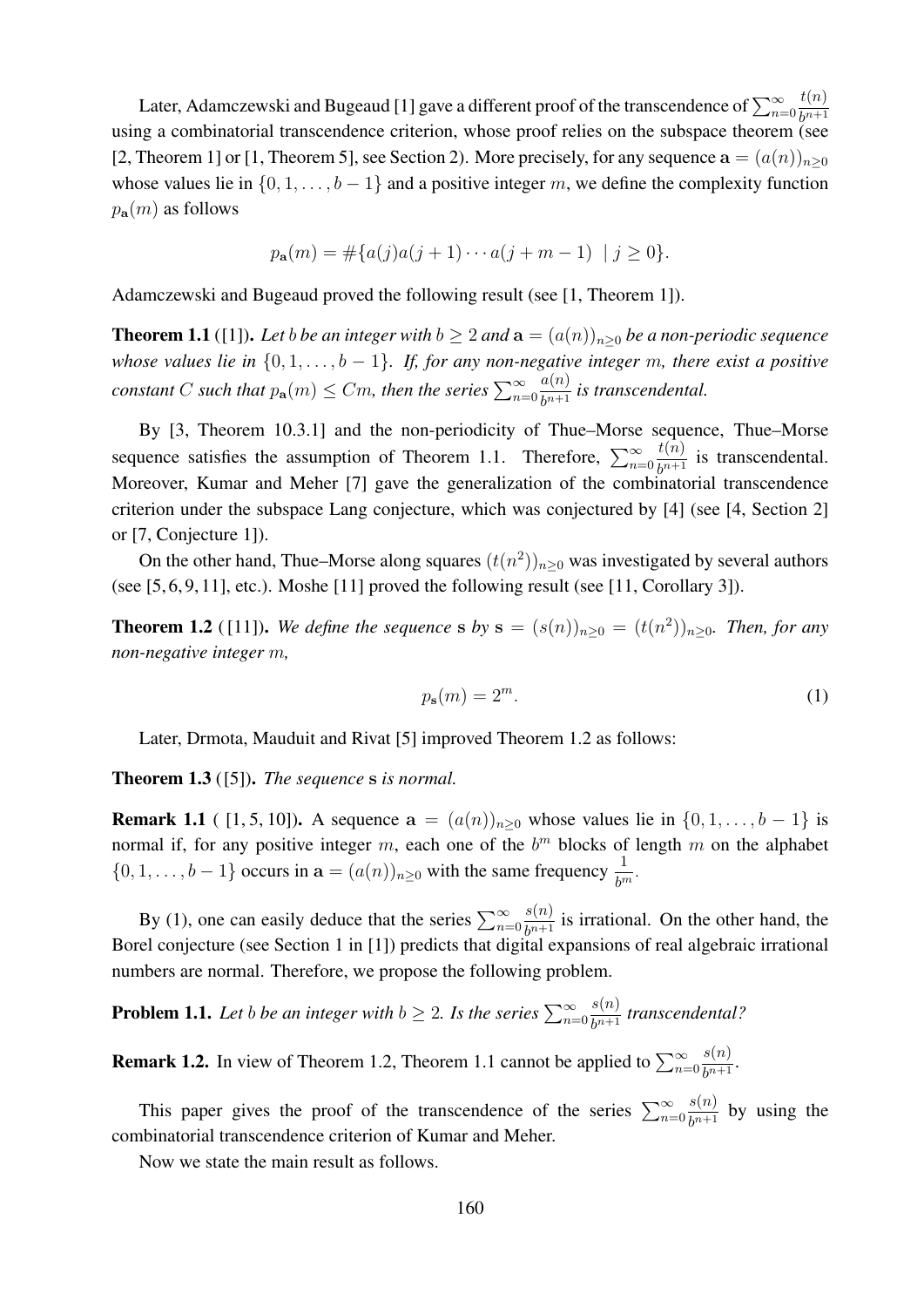**Theorem 1.4.** Suppose that the subspace Lang conjecture is true. The series  $\sum_{n=0}^{\infty}$  $s(n)$  $rac{\delta(h)}{b^{n+1}}$  *is transcendental.*

Moreover, we give extensions of Theorem 1.4 as follows. Let  $\tau(n)$  be the number of pattern 11 in the binary expansion of a non-negative integer  $n$ . We introduce the Rudin–Shapiro sequence  $(r(n))_{n\geq 0}$  as follows:

$$
r(n) := \begin{cases} 0 & \tau(n) \text{ is even,} \\ 1 & \tau(n) \text{ is odd.} \end{cases}
$$

In [10], Müllner proved that the Rudin–Shapiro sequence  $(r(n))_{n>0}$  is also normal along squares. From the normality of the sequence  $(r(n^2))_{n\geq 0}$ , one can easily deduce that the series  $\sum_{n=0}^{\infty}$  $r(n^2)$  $b^{n+1}$ is irrational. We also give the similar theorem of Theorem 1.4 for Rudin–Shapiro sequence along squares as follows.

**Theorem 1.5.** Suppose that the subspace Lang conjecture is true. The series  $\sum_{n=0}^{\infty}$  $r(n^2)$  $\frac{n(n)}{b^{n+1}}$  *is transcendental.*

On the other hand, Moshe [11] proved the following result (see [11, Corollary 3]).

**Theorem 1.6** ([11]). We define the sequence **v** by  $\mathbf{v} = (v(n))_{n \geq 0} = (t(n^3))_{n \geq 0}$ . Then, for any *non-negative integer* m*,*

$$
p_{\mathbf{v}}(m) \ge 2^{\frac{m}{2}}.
$$

The normality of the sequence  $v$  is known as a difficult problem. By  $(2)$ , one can easily deduce that the series  $\sum_{n=0}^{\infty}$  $v(n)$  $\frac{\partial(u)}{\partial p+1}$  is irrational. We also give the similar theorem of Theorem 1.4 for v as follows.

**Theorem 1.7.** Suppose that the subspace Lang conjecture is true. The series  $\sum_{n=0}^{\infty}$  $v(n)$  $rac{v(n)}{b^{n+1}}$  *is transcendental.*

This paper is organized as follows. In Section 2, we introduce the two combinatorial transcendence criteria of Adamczewski, Bugeaud and Luca [2] and Kumar and Meher [7] (Theorem 2.2). In Section 3, we prove Theorems 1.4, 1.5 and 1.7 by using Theorem 2.2. In Section 4, we comment on future works.

### 2 The two combinatorial transcendence criteria

In this section, we introduce the two combinatorial transcendence criteria of Adamczewski, Bugeaud and Luca [2] (see also [1]) and Kumar and Meher [7]. Adamczewski, Bugeaud and Luca [2] proved the following combinatorial transcendence criterion by using the subspace theorem.

**Theorem 2.1** ([1, 2]). Let b be integer with  $b \geq 2$ . Let  $(a(n))_{n>0}$  be a non-periodic sequence *whose values lie in*  $\{0, 1, \ldots, b-1\}$ *. Suppose there exist a positive constant*  $\epsilon$  *and infinitely many* 3-tuples  $(j_n, k_n, l_n)$  of natural numbers satisfying

$$
a(j_n + j) = a(j_n + k_n + j) \text{ for all } 0 \le j \le l_n - 1 \text{ and for all non-negative integer } n \tag{3}
$$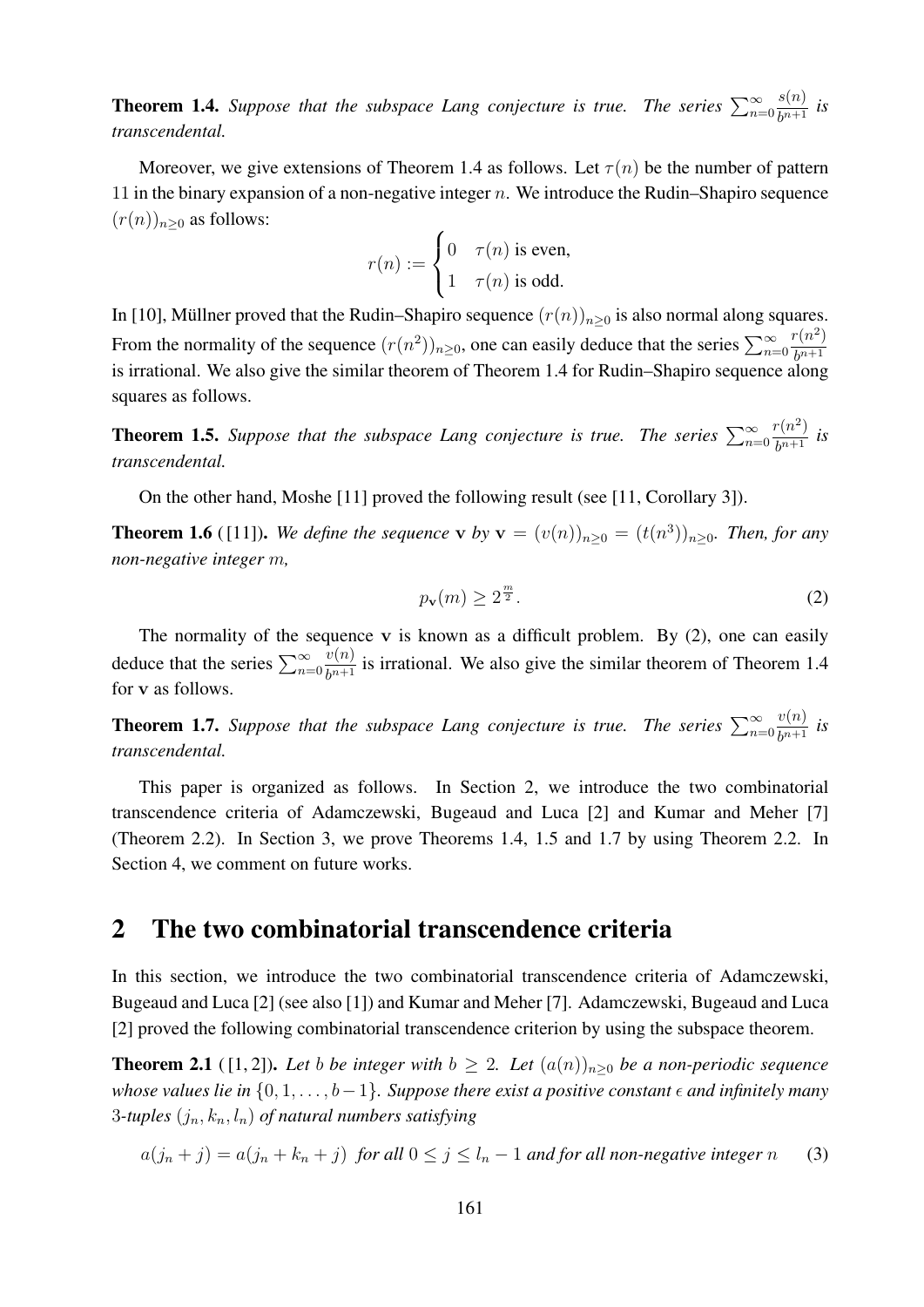*and*

$$
\epsilon(j_n + k_n) \le l_n \le k_n. \tag{4}
$$

*Then the series*  $\sum_{n=0}^{\infty}$  $a(n)$  $rac{a(n)}{b^{n+1}}$  *is transcendental.* 

**Remark 2.1.** We tried to apply Theorem 2.1 to  $\sum_{n=0}^{\infty}$  $s(n)$  $\frac{\partial(u)}{\partial^{n+1}}$ , but it seems to be difficult. In Section 4, we propose this problem.

Kumar and Meher [7] proved the following combinatorial transcendence criterion under the subspace Lang conjecture.

**Theorem 2.2** ([7]). Let *b be integer with*  $b \geq 2$ . Let  $(a(n))_{n>0}$  *be a non-periodic sequence whose values lie in*  $\{0, 1, \ldots, b-1\}$ *. Suppose there exist a positive constant*  $\epsilon$  *and infinitely many* 3-tuples  $(j_n, k_n, l_n)$  of natural numbers satisfying (3) and

$$
\frac{(2+\epsilon)(\log(j_n+k_n)+\log\log b)}{\log b} \le l_n \le k_n.
$$
\n(5)

If the subspace Lang Conjecture is true, the series  $\sum_{n=0}^\infty$  $a(n)$  $rac{a(n)}{b^{n+1}}$  *is transcendental.* 

## 3 The proof of Theorems

Now we prove Theorem 1.4.

*Proof.* Let j, m, and n be non-negative integers with  $j < 2<sup>n</sup>$ . By the definition of  $t(n)$ , we see

$$
t(2nm) = t(m)
$$
 and  $t(j + 2nm) \equiv t(j) + t(2nm)$  (mod 2). (6)

By (6), for any integers n and j with  $n > 1$  and  $0 \le j \le 2<sup>n</sup> - 1$ , we get

$$
s(j + 2^{2n} + 2^{4n}) \equiv t(j^2) + 3 + t(2^{2n+1}j) + t(2^{4n+1}j) \equiv t(j^2) + 1 \equiv s(j) + 1 \pmod{2}, \quad (7)
$$
  

$$
s(j + 2^{3n} + 2^{6n}) \equiv t(j^2) + 3 + t(2^{3n+1}j) + t(2^{6n+1}j) \equiv t(j^2) + 1 \equiv s(j) + 1 \pmod{2}. \quad (8)
$$

By (7), (8) and applying Theorem 2.2 with  $\epsilon = 1$  and  $(j_n, k_n, l_n) = (2^{2n} + 2^{4n}, 2^{3n} + 2^{6n} - 2^{2n} - 2^{4n},$  $s(n)$  $2^{n}$ ) (*n* > 1) to the series  $\sum_{n=0}^{\infty}$  $\Box$  $\frac{s(h)}{b^{n+1}}$ , we complete the proof of Theorem 1.4.

Now we prove Theorem 1.5.

*Proof.* Let j, m, and n be non-negative integers with  $j < 2<sup>n</sup>$ . By the definition of  $r(n)$ , we see

$$
r(2nm) = r(m)
$$
 and  $r(j + 2n+2m) \equiv r(j) + r(2n+2m)$  (mod 2). (9)

We have

$$
(j + 2^{3n} + 2^{6n})^2 = j^2 + 2^{3n+1}j + 2^{6n}(1+2j) + 2^{9n+1} + 2^{12n},
$$
\n(10)

$$
(j + 2^{4n} + 2^{8n})^2 = j^2 + 2^{4n+1}j + 2^{8n}(1+2j) + 2^{12n+1} + 2^{16n}.
$$
 (11)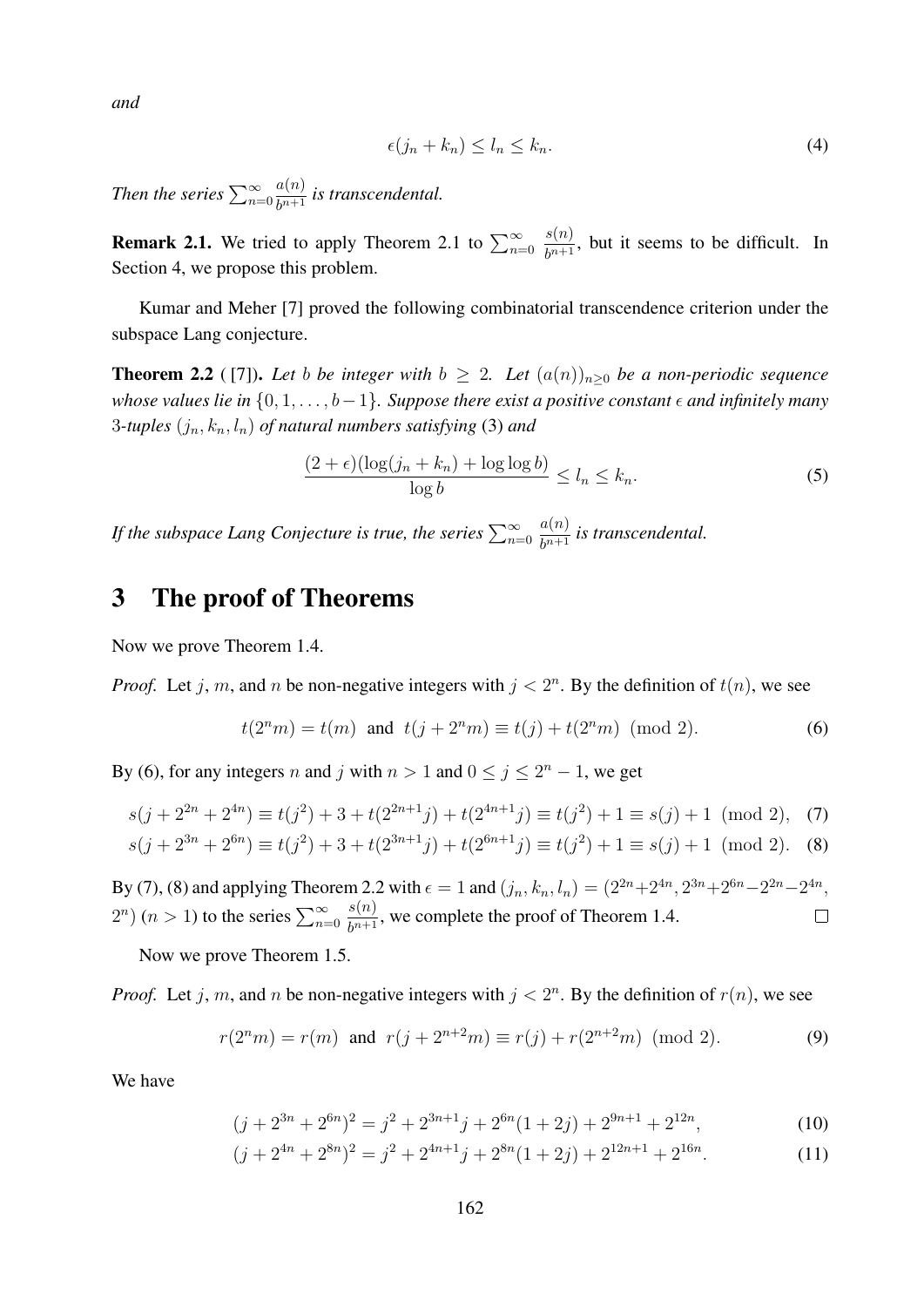By the definition of  $r(n)$  and (9)–(11), for any integers n and j with  $n > 2$  and  $0 \le j \le 2<sup>n</sup> - 1$ , we get

$$
r((j + 2^{3n} + 2^{6n})^2) = r((j + 2^{4n} + 2^{8n})^2).
$$
 (12)

By (12) and applying Theorem 2.2 with  $\epsilon = 1$  and  $(j_n, k_n, l_n) = (2^{3n} + 2^{6n}, 2^{4n} + 2^{8n} - 2^{3n} - 2^{6n},$  $2^{n}$ )  $(n > 2)$  to the series  $\sum_{n=0}^{\infty}$  $r(n^2)$  $\frac{h^{(n)}(n)}{b^{n+1}}$ , we complete the proof of Theorem 1.5.

Now we prove Theorem 1.7.

*Proof.* Let *n* and *j* be non-negative integers with  $n > 2$  and  $0 \le j \le 2^n - 1$ . We have

$$
(j + 2^{4^{2n}} + 2^{4^{4n}} + 2^{4^{6n}} + 2^{4^{8n}})^3 = j^3 + \sum_{k=1}^{4} 3j2^{2 \times 4^{2k}n} + \sum_{k=1}^{4} 3j^2 2^{4^{2k}n} + \sum_{1 \le k < l \le 4} 3j2^{4^{2k}n} 2^{4^{2l}n + 1} + \sum_{1 \le k < l \le 4} 3 \times 2^{4^{2k}n} 2^{4^{2l}n} 2^{4^{2m}n + 1} + \sum_{1 \le k < l \le 4} 3 \times 2^{4^{2k}n} 2^{2 \times 4^{2l}n} + \sum_{1 \le k < l \le 4} 3 \times 2^{2 \times 4^{2k}n} 2^{4^{2l}n} + \sum_{k=1}^{4} 2^{3 \times 4^{2k}n}.
$$
\n
$$
(13)
$$

For any integers j and k with  $1 \le j \le 2^n - 1$  and  $1 \le k \le 4$ , we get

$$
j^3 = \sum_{i=0}^{3n-1} m_{i,1} 2^i,
$$
\n(14)

$$
3j^2 2^{4^{2k}n} = \sum_{i=4^{2k}n}^{(4^{2k}+3)n} m_{i,2} 2^i,
$$
\n(15)

$$
3j2^{2\times 4^{2k}n} = \sum_{i=2\times 4^{2k}n}^{(2\times 4^{2k}+2)n} m_{i,3} 2^i,
$$
\n(16)

$$
2^{3 \times 4^{2k} n} = \sum_{i=3 \times 4^{2k} n}^{3 \times 4^{2k} n} 2^i,
$$
\n(17)

where  $m_{i,1}, m_{i,2}, m_{i,3} \in \{0,1\}$  (for all integer i in the sets of the indexes of the sum of the right-hand sides). For any integers j and k, l with  $1 \le j \le 2^n - 1$  and  $1 \le k < l \le 4$ , we get

$$
3j2^{4^{2k}n}2^{4^{2l}n+1} = \sum_{i=(4^{2k}+4^{2l})n}^{(4^{2k}+4^{2l}+3)n} m_{i,4} 2^{i},
$$
\n(18)

$$
3 \times 2^{4^{2k}n} 2^{2 \times 4^{2l}n} = \sum_{i=(4^{2k}+2 \times 4^{2l})n}^{(4^{2k}+2 \times 4^{2l}+1)n} m_{i,5} 2^{i},
$$
\n(19)

$$
3 \times 2^{2 \times 4^{2k} n} 2^{4^{2l} n} = \sum_{i=(2 \times 4^{2k} + 4^{2l})n}^{(2 \times 4^{2k} + 4^{2l})n} m_{i,6} 2^i,
$$
 (20)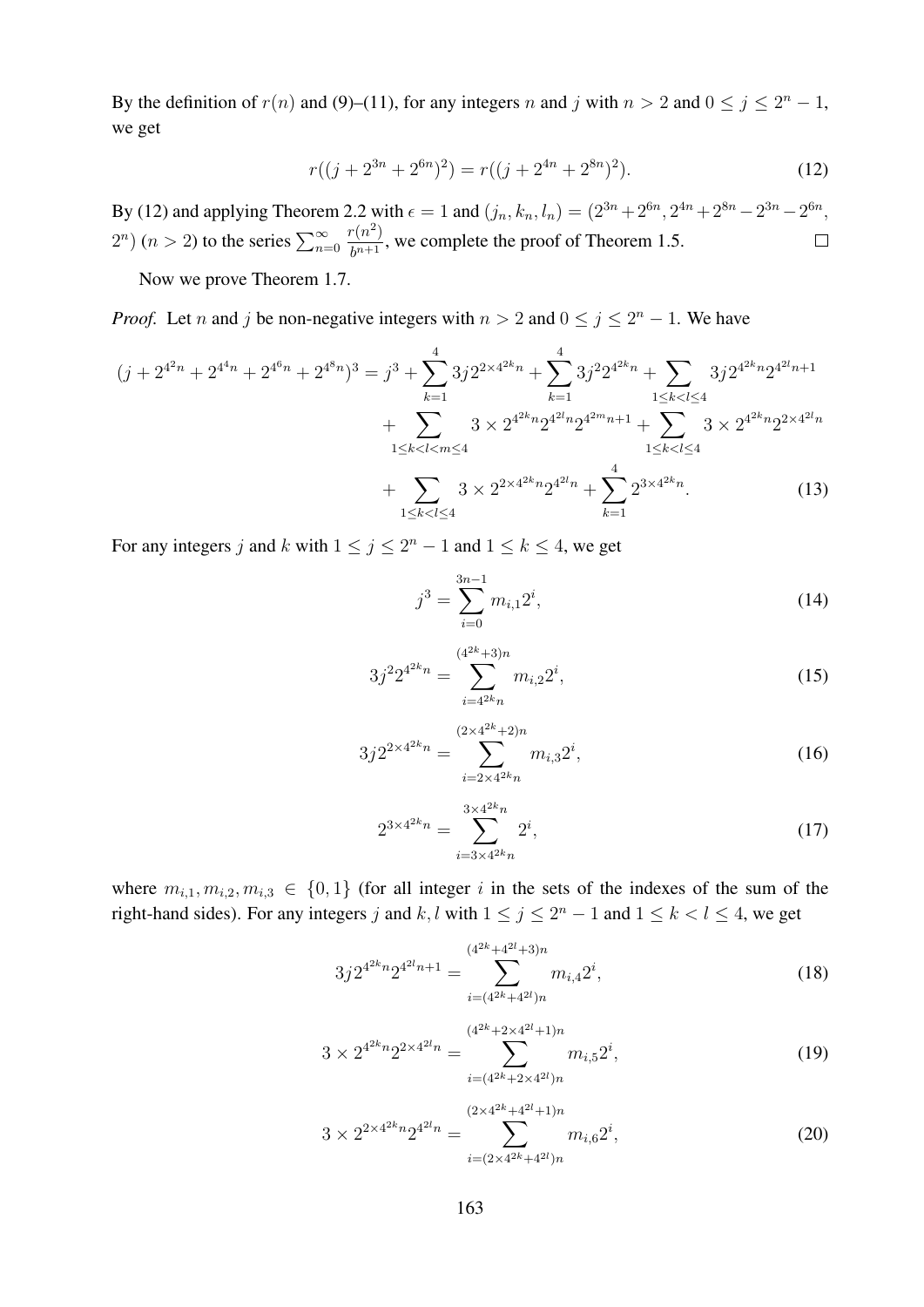where  $m_{i,4}, m_{i,5}, m_{i,6} \in \{0,1\}$  (for all integer i in the sets of the indexes of the sum of the right-hand sides). For any integers k, l, m with  $1 \leq k < l < m \leq 4$ , we get

$$
3 \times 2^{4^{2k}n} 2^{4^{2l}n} 2^{4^{2m}n+1} = \sum_{i=(4^{2k}+4^{2l}+4^{2m})n}^{(4^{2k}+4^{2l}+4^{2m}+2)n} m_{i,7} 2^{i}
$$
 (21)

where  $m_{i,7} \in \{0,1\}$  (for all integer i in the sets of the indexes of the sum of the right-hand sides). By the uniqueness of the base 4-representation of non-negative integers, the indexes of the sum of the right-hand sides of equations (14)–(21) are all different. Therefore, by (6), for any integers *n* and *j* with  $n > 2$  and  $0 \le j \le 2<sup>n</sup> - 1$ , we have

$$
v(j + 2^{4^{2n}} + 2^{4^{4n}} + 2^{4^{6n}} + 2^{4^{8n}}) \equiv t(j^{3}) + \sum_{k=1}^{4} t(3j2^{2 \times 4^{2k}n}) + \sum_{k=1}^{4} t(3j^{2}2^{4^{2k}n}) + \sum_{1 \le k < l \le 4} t(3j2^{4^{2k}n}2^{4^{2l}n+1}) + \sum_{1 \le k < l < m \le 4} t(3 \times 2^{4^{2k}n}2^{4^{2l}n}2^{4^{2m}n+1}) + \sum_{1 \le k < l \le 4} t(3 \times 2^{4^{2k}n}2^{2 \times 4^{2l}n}) + \sum_{1 \le k < l \le 4} t(3 \times 2^{2 \times 4^{2k}n}2^{4^{2l}n}) + \sum_{k=1}^{4} t(2^{3 \times 4^{2k}n}) + \sum_{k=1}^{4} t(2^{3 \times 4^{2k}n})
$$
\n
$$
\equiv t(j^{3}) \equiv v(j) \pmod{2}.
$$
\n(22)

By (22) and applying Theorem 2.2 with  $\epsilon = 1$  and  $(j_n, k_n, l_n) = (0, 2^{4^2n} + 2^{4^4n} + 2^{4^6n} + 2^{4^8n}, 2^n)$  $(n > 2)$  to the series  $\sum_{n=0}^{\infty}$  $\frac{v(n)}{b^{n+1}}$ , we complete the proof of Theorem 1.7.  $\Box$ 

# 4 Comments on future works

In this section, we comment on future works. The infinitely many 3-tuples  $(j_n, k_n, l_n)$  of natural numbers in the proof of Theorem 1.4 satisfy

$$
\frac{j_n + k_n}{2 \times 2^{5n}} \le l_n \le k_n. \tag{23}
$$

We think the subspace Lang Conjecture to be difficult because it involves the Lang Conjecture, which is known as a longstanding conjecture (see [4]). Hence, we are considering refinement of (23) to prove Problem 1.1. Now we propose the following problems.

**Problem 4.1.** *Does there exist a positive constant*  $\epsilon$  *and infinitely many* 3-tuples  $(j_n, k_n, l_n)$  *of natural numbers satisfying*

$$
s(j_n + j) = s(j_n + k_n + j) \text{ for all } 0 \le j \le l_n - 1 \text{ and for all non-negative integer } n \quad (24)
$$

*and*

$$
\epsilon(j_n + k_n) \le l_n \le k_n
$$
 (25)

If this problem is resolved, the positive answer of Problem 1.1 follows from Theorem 2.1.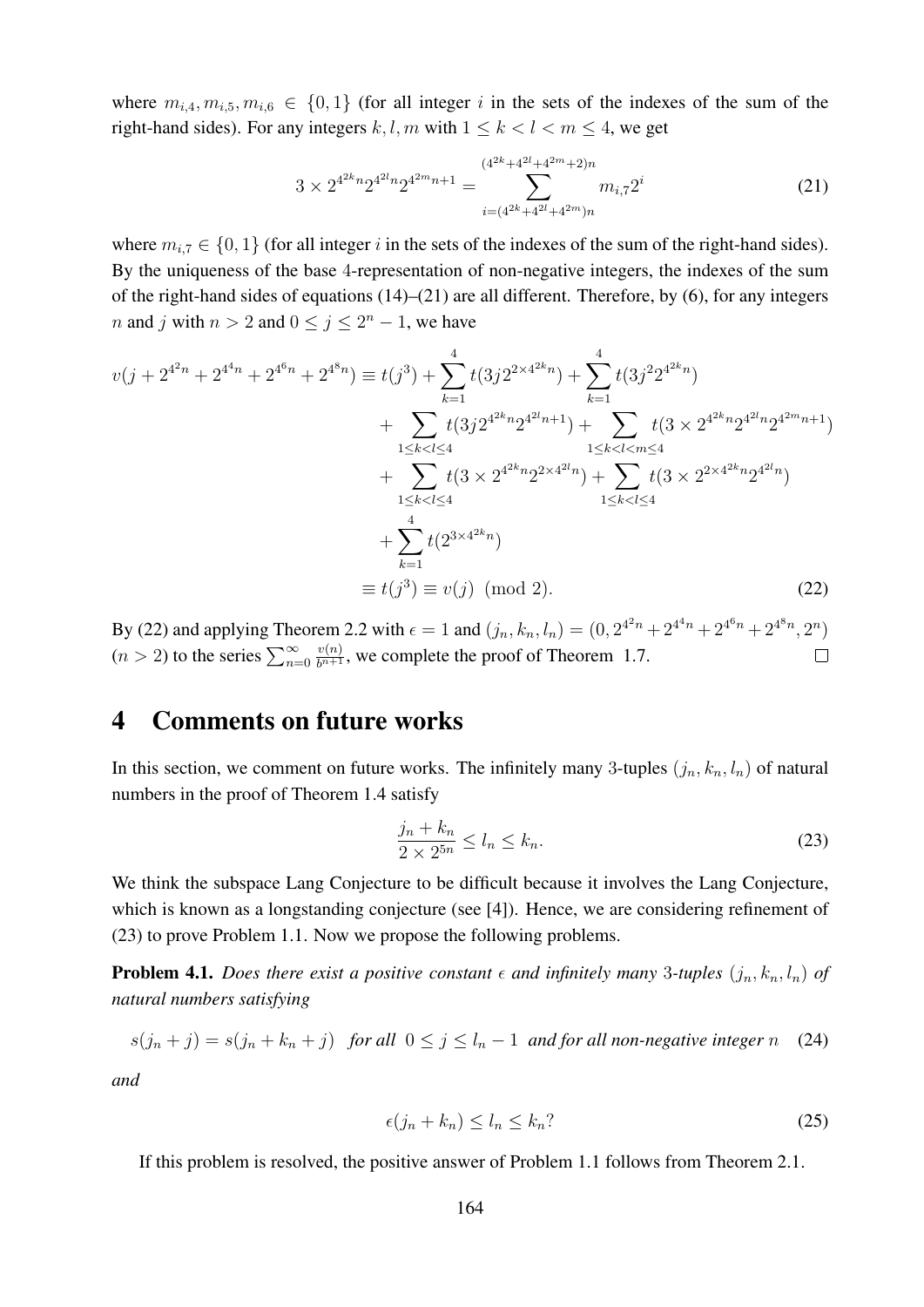**Problem 4.2.** *Does there exist a positive constant*  $\epsilon$  *and infinitely many* 3-tuples  $(j_n, k_n, l_n)$  *of natural numbers satisfying*

$$
s(j_n + j) = s(j_n + k_n + j) \text{ for all } 0 \le j \le l_n - 1 \text{ and for all non-negative integer } n \qquad (26)
$$

*and*

$$
\frac{\epsilon(j_n + k_n)}{n} \le l_n \le k_n
$$
 (27)

If this problem is resolved, then Problem 1.1 may be resolved by a generalization of subspace theorem that is much weaker than the subspace Lang Conjecture.

On the other hand, we propose other problems. Thue–Morse sequence and Rudin–Shapiro sequence are known as non-periodic automatic sequences (see [3]). Now we propose the following problem as an extension of Theorems 1.4 and 1.5.

**Problem 4.3.** Let b be an integer with  $b \ge 2$  and  $a = (a(n))_{n\ge 0}$  be a non-periodic automatic *sequence whose values lie in*  $\{0, 1, \ldots, b-1\}$ *. Is the series*  $\sum_{n=0}^{\infty}$  $a(n^2)$  $\frac{d(n-1)}{b^{n+1}}$  *transcendental under the subspace Lang Conjecture?*

Finally, we also propose the following problem as an extension of Theorems 1.4 and 1.7.

**Problem 4.4.** Let b and p be integers with  $b, p \ge 2$ . Is the series  $\sum_{n=0}^{\infty}$  $t(n^p)$  $\frac{b^{(h^*)}}{b^{n+1}}$  *transcendental under the subspace Lang Conjecture?*

## Acknowledgement

We would like to thank Dr. Tomohiro Ooto for valuable comments. We would like to thank the referees for careful reading, valuable comments, suggestions on future works and the correction of proof of Theorem 1.5.

## References

- [1] Adamczewski, B., & Bugeaud, Y. (2007). On the complexity of algebraic numbers I. *Annals of Mathematics*, 165, 547–565.
- [2] Adamczewski, B., Bugeaud, Y., & Luca, F. (2004). Sur la complexité des nombres algebriques. ´ *Comptes Rendus de l'Academie des Sciences ´* , 339, 11–14.
- [3] Allouche, J.-P., & Shallit, J. (2003). *Automatic Sequences: Theory, Applications, Generalizations*. Cambridge University Press.
- [4] Dixit, A.B., Rath, P., & Shankar, A. Lang's conjecture and complexity of algebraic numbers. Preprint. Available online at: http://cmi.ac.in/˜adixit/Langborel.pdf.
- [5] Drmota, M., Mauduit, C., & Rivat, J. (2019). Normality along squares. *Journal of the European Mathematical Society*, 21(2), 507–548.